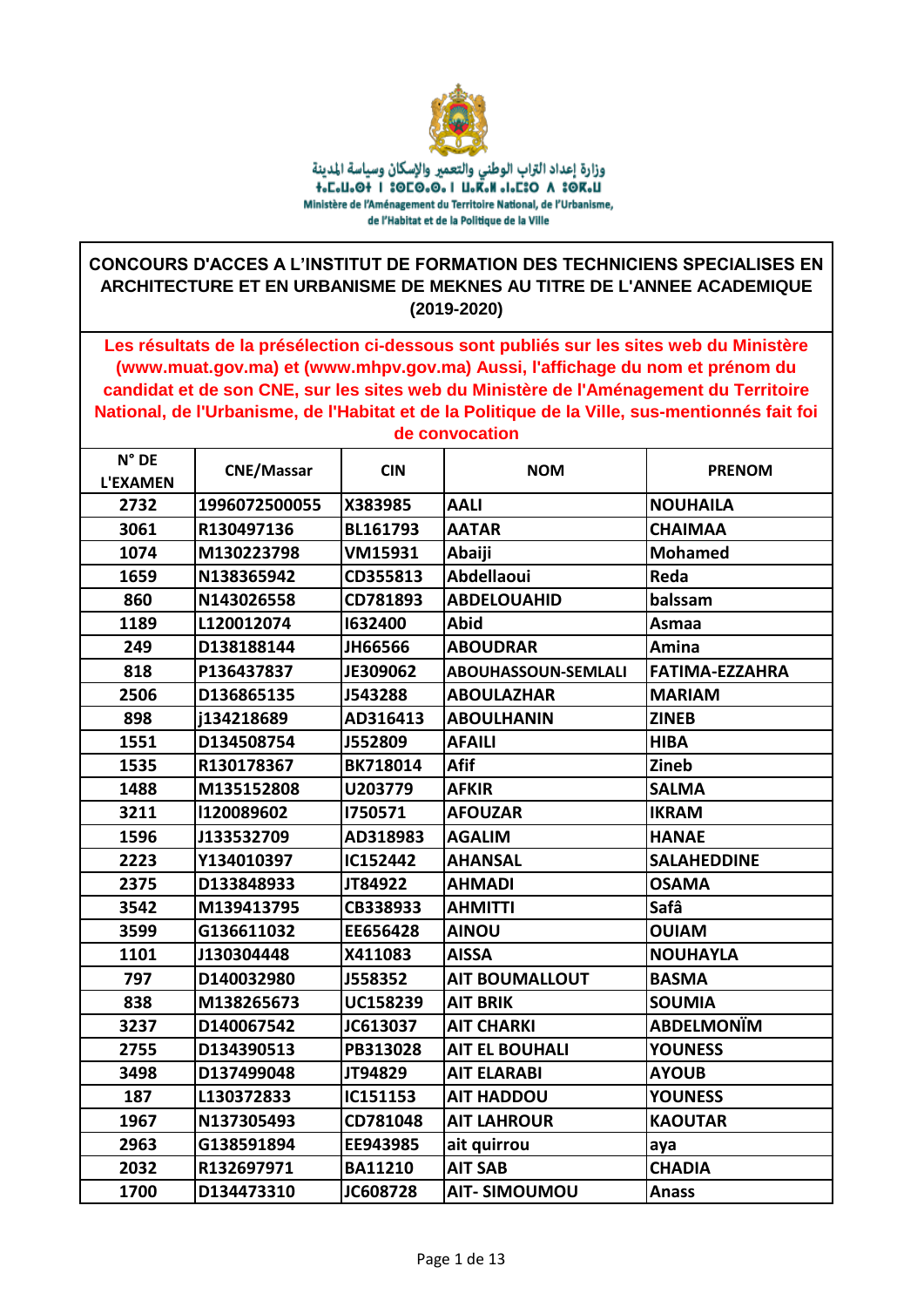| 2932 | G133501221 | EE932312       | <b>AIT TALEB LAHSEN</b> | <b>IMANE</b>           |
|------|------------|----------------|-------------------------|------------------------|
| 2685 | G136411599 | EA237771       | AÏT RHAZOUANE           | <b>MOHAMMED</b>        |
| 1673 | R149006934 | <b>BW8119</b>  | <b>AITELHAJ</b>         | <b>ASMAA</b>           |
| 2187 | j134548668 | AE279694       | AÏTHMAD-OUBRAM          | <b>Mohamed Yassine</b> |
| 3658 | M144022380 | <b>UD14553</b> | <b>AIT-KHOUYA</b>       | <b>YOUSSEF</b>         |
| 3136 | J139472224 | X423723        | <b>AJBIRA</b>           | <b>CHAYMAA</b>         |
| 626  | M130030160 | D583234        | <b>AKARBOUSSE</b>       | <b>ZAKARIAE</b>        |
| 795  | D137239771 | JM88751        | <b>AKARMACHE</b>        | <b>SANA</b>            |
| 972  | E140022645 | GA228031       | <b>AKDY</b>             | <b>Mohamed</b>         |
| 2717 | N134260929 | CB332897       | akhendejji              | nadia                  |
| 875  | M134450166 | V367148        | <b>AKHITTOUCH</b>       | Oumayma                |
| 3232 | G130476054 | Y489355        | <b>AKHOUIRATE</b>       | <b>HAFSSA</b>          |
| 3382 | K134512697 | MJ13592        | <b>AKKAD</b>            | <b>MOHAMMED</b>        |
| 1695 | G139357586 | EE943442       | <b>AKKAOUI</b>          | YAHYA                  |
| 2228 | K133495570 | MA150701       | <b>AL MIAADI</b>        | <b>ACHRAF</b>          |
| 557  | D131235801 | JH57790        | <b>ALAHIANE</b>         | <b>FATIMA</b>          |
| 2407 | j134250821 | AD304541       | alallaoui               | badia                  |
| 1149 | E148099927 | G770276        | <b>ALAOUI ISMAILI</b>   | <b>FATIHA</b>          |
| 2314 | P132146419 | GM222203       | <b>ALLALI</b>           | <b>ATIKA</b>           |
| 182  | L148012524 | AD310257       | allioui                 | lamiaa                 |
| 2637 | M132258615 | D863852        | <b>ALLIOUI</b>          | <b>NOUFISSA</b>        |
| 2381 | M138213865 | DO63974        | allouch                 | hafssa                 |
| 3340 | M139338533 | D890699        | <b>Alouane</b>          | khaoula                |
| 1784 | L149007020 | ID111088       | <b>AMBARKI</b>          | <b>LOUBNA</b>          |
| 1278 | M136294190 | V363458        | <b>AMEZIANE</b>         | <b>SALMA</b>           |
| 3231 | L143040838 | ID114161       | <b>AMHARREF</b>         | <b>RIME</b>            |
| 3098 | B139031993 | SH206404       | <b>AMIRI</b>            | <b>SOKAYNA</b>         |
| 3413 | M135212491 | D583344        | <b>AMLAF</b>            | <b>MARYAM</b>          |
| 1285 | d138051749 | JM89006        | Ammari                  | Abdelmounaim           |
| 81   | N139262313 | <b>CN39038</b> | <b>AMOKRANE</b>         | <b>RAJAE</b>           |
| 191  | M138144805 | D871427        | <b>AMRAOUI</b>          | <b>FATIMA</b>          |
| 2992 | L143013663 | IC156106       | Amraoui                 | <b>Nada</b>            |
| 1802 | P110110288 | LC347327       | <b>ANJA</b>             | <b>MARIAME</b>         |
| 3162 | N135036109 | CB332261       | <b>AOUAD</b>            | <b>AMINA</b>           |
| 1461 | N143066789 | <b>CN35884</b> | <b>AOUAJ</b>            | <b>BOUCHRA</b>         |
| 1581 | J137475290 | X424027        | <b>AQBOUCH</b>          | FATIMA- EZZAHRAA       |
| 3533 | F134252438 | Q335315        | <b>ARBANE</b>           | <b>YASSINE</b>         |
| 1298 | R135853429 | BB193134       | <b>ARRAF</b>            | <b>MAWADDA</b>         |
| 1594 | G132464069 | EA231922       | <b>ARSIMI</b>           | Rajae                  |
| 2774 | 12533798   | AE136044       | Asria                   | <b>Fouzia</b>          |
| 1091 | G133056147 | JE315115       | Assahal                 | <b>Siham</b>           |
| 155  | L132070852 | ID102855       | <b>ASSARSSAH</b>        | <b>SOUKAINA</b>        |
| 1692 | M130200872 | D582587        | <b>ATONANE</b>          | <b>KHADIJA</b>         |
| 788  | N130323235 | CB336088       | <b>ATTAF</b>            | <b>LOUBNA</b>          |
| 3640 | p144002916 | k584483        | Ayad                    | <b>Nada</b>            |
| 54   | M146040021 | D892651        | <b>AYADI</b>            | <b>OUMAYMA</b>         |
| 3254 | N142030973 | CD704949       | <b>AZILA</b>            | <b>RANIA</b>           |
| 3440 | N137355289 | CD389671       | <b>AZIZI</b>            | <b>AYA</b>             |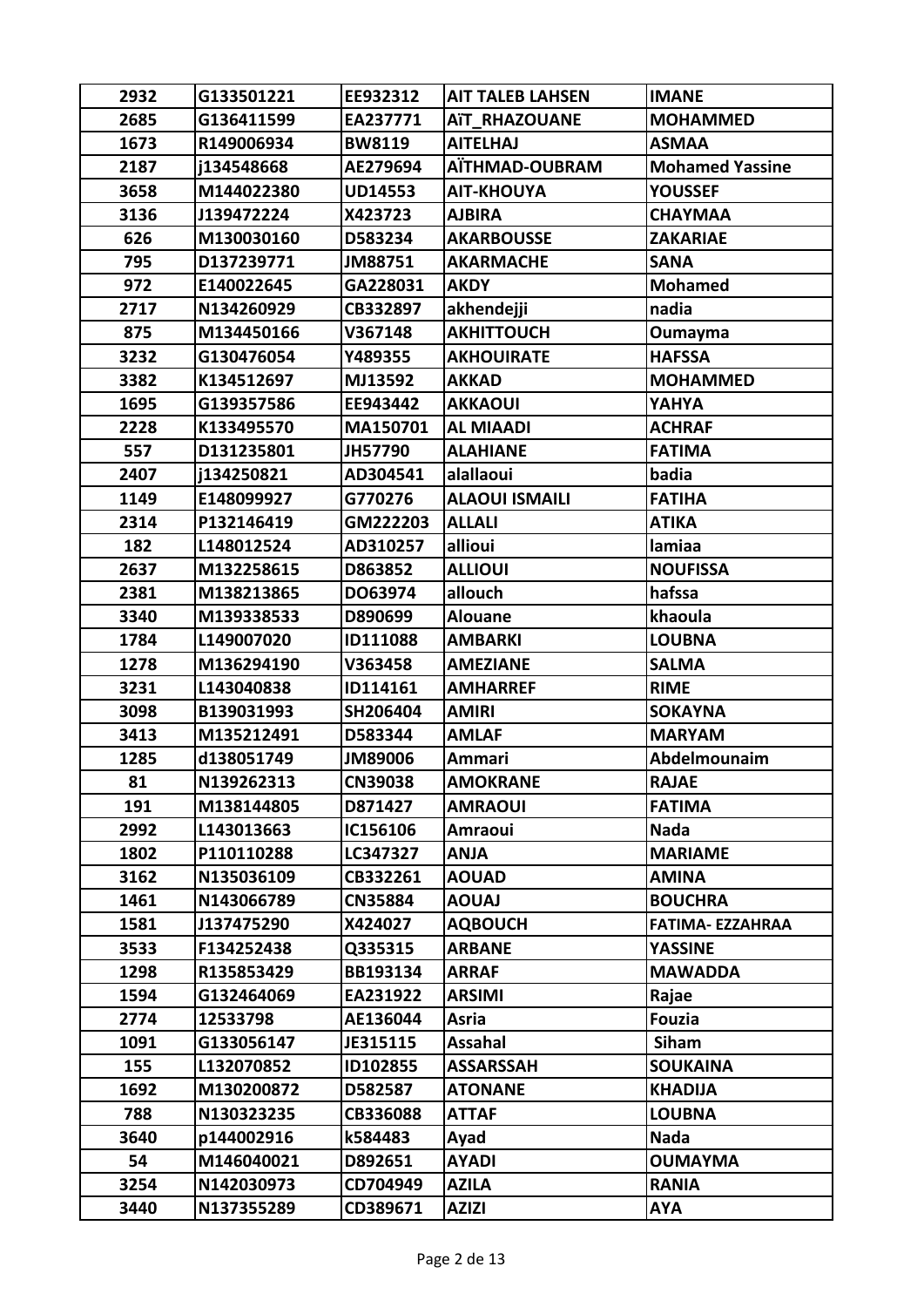| 108  | D149067390 | JC621311        | <b>BAALA</b>        | Zakaria           |
|------|------------|-----------------|---------------------|-------------------|
| 840  | L120012063 | 1749328         | <b>BAALI</b>        | <b>AYOUB</b>      |
| 1326 | J138279671 | X409537         | <b>BA-ALLAL</b>     | <b>OUIDAD</b>     |
| 2843 | f149038805 | W441674         | <b>BACHAR</b>       | Zakaria           |
| 117  | B139052487 | Sh198911        | <b>BACHTTI</b>      | <b>MARYAM</b>     |
| 2377 | J132348816 | X419156         | <b>BAHAOUALI</b>    | <b>LAAZIZA</b>    |
| 2120 | J136215312 | x419094         | <b>BAHETTA</b>      | <b>YASMINE</b>    |
| 2519 | R136626072 |                 | 15949 BAHLOULI      | <b>KHAOULA</b>    |
| 1845 | M135156919 | DO62507         | <b>BAIOUAK</b>      | <b>HANANE</b>     |
| 2573 | j135478067 | xa134773        | <b>BAIZAT</b>       | <b>HIBA</b>       |
| 476  | j140038191 | AE295088        | <b>BAKHOUCH</b>     | <b>NOUHAILA</b>   |
| 2182 | L132083526 | 1753205         | <b>BANINI</b>       | <b>NAJWA</b>      |
| 2152 | K130084302 | HH187279        | <b>BANNOUR</b>      | Reda              |
| 1068 | L134088937 | ID115162        | barkak              | asma              |
| 590  | M147028896 | <b>UC154728</b> | <b>BARKAOUI</b>     | <b>ABDELKABIR</b> |
| 1222 | N139351245 | CD704803        | bartali             | manal             |
| 2738 | J141000305 | AD304447        | <b>BATTOUCHY</b>    | <b>ZAKARIA</b>    |
| 1386 | J133507898 | AE301577        | <b>BAYED</b>        | <b>AMAL</b>       |
| 1482 | N137297632 | CB337701        | <b>BEKKAR</b>       | <b>WALID</b>      |
| 3314 | G137465733 | EE909990        | <b>BELARRAS</b>     | <b>KHADIJA</b>    |
| 147  | L135228138 | IA183863        | belfakih            | soumaia           |
| 2101 | 1311055848 | OD46143         | <b>BELHADI</b>      | <b>ZAKARIAE</b>   |
| 2102 | A131006519 | OD54871         | <b>BELHADI</b>      | <b>YOUSSRA</b>    |
| 2134 | R144009358 | BB196612        | <b>BELKHADER</b>    | <b>Boutaina</b>   |
| 874  | F133265601 | Wa289037        | <b>BELMERZOUGIA</b> | OUSSAMA           |
| 332  | D130164884 | JE312279        | <b>BELMESSID</b>    | Anas              |
| 915  | S137180126 | R372842         | <b>BEN ABDESLEM</b> | <b>KHOLOUD</b>    |
| 2680 | G138232543 | EE663766        | ben bouchaib        | najwa             |
| 1334 | C132100966 | JY41270         | <b>BEN KALLA</b>    | <b>HIBA</b>       |
| 368  | E149016789 | GI2880          | <b>BEN TAHAR</b>    | AMINA             |
| 2424 | M146013686 | V361484         | <b>BEN YAKKOU</b>   | <b>AISSAM</b>     |
| 1648 | M143013225 | UB103941        | <b>BEN-ABBOU</b>    | <b>KAWTHAR</b>    |
| 333  | M137252679 | DA98894         | <b>BENALLA</b>      | ABDELÂALI         |
| 2288 | J146030842 | AE237955        | <b>BENAOUICHA</b>   | <b>KHAWLA</b>     |
| 662  | F135266226 | WA288664        | <b>BENCHARKI</b>    | <b>ANAS</b>       |
| 168  | G132174994 | N450911         | <b>BENDALOUL</b>    | <b>CHAIMA</b>     |
| 371  | D137123510 | JE311012        | <b>BENHAMOU</b>     | <b>ASMA</b>       |
| 2523 | R136834865 | <b>BB186106</b> | <b>BENHMIDA</b>     | <b>MANAL</b>      |
| 276  | F142011981 | QA190617        | <b>BENKAMOUN</b>    | <b>NOUHAILA</b>   |
| 2904 | m130092231 | d869364         | <b>BENLAMRABIT</b>  | <b>HIBA</b>       |
| 614  | R130057172 | bl149957        | <b>BENNANI</b>      | <b>SAFIA</b>      |
| 2834 | M138340239 | D868617         | benrhalem           | najoua            |
| 1701 | L137082449 | 1748468         | <b>Benssadoune</b>  | kaoutar           |
| 3654 | J136473072 | X410920         | <b>Benyahia</b>     | <b>Mohamed</b>    |
| 1170 | M133145795 | DA99327         | <b>BIANE</b>        | <b>YOUSRA</b>     |
| 1797 | D133742733 | JD74823         | <b>BICHLIFEN</b>    | <b>ABDELLAH</b>   |
| 892  | J135414838 | AS12944         | <b>Billaore</b>     | Amal              |
| 2325 | M134330460 | D588048         | <b>BISSANE</b>      | <b>HOUDA</b>      |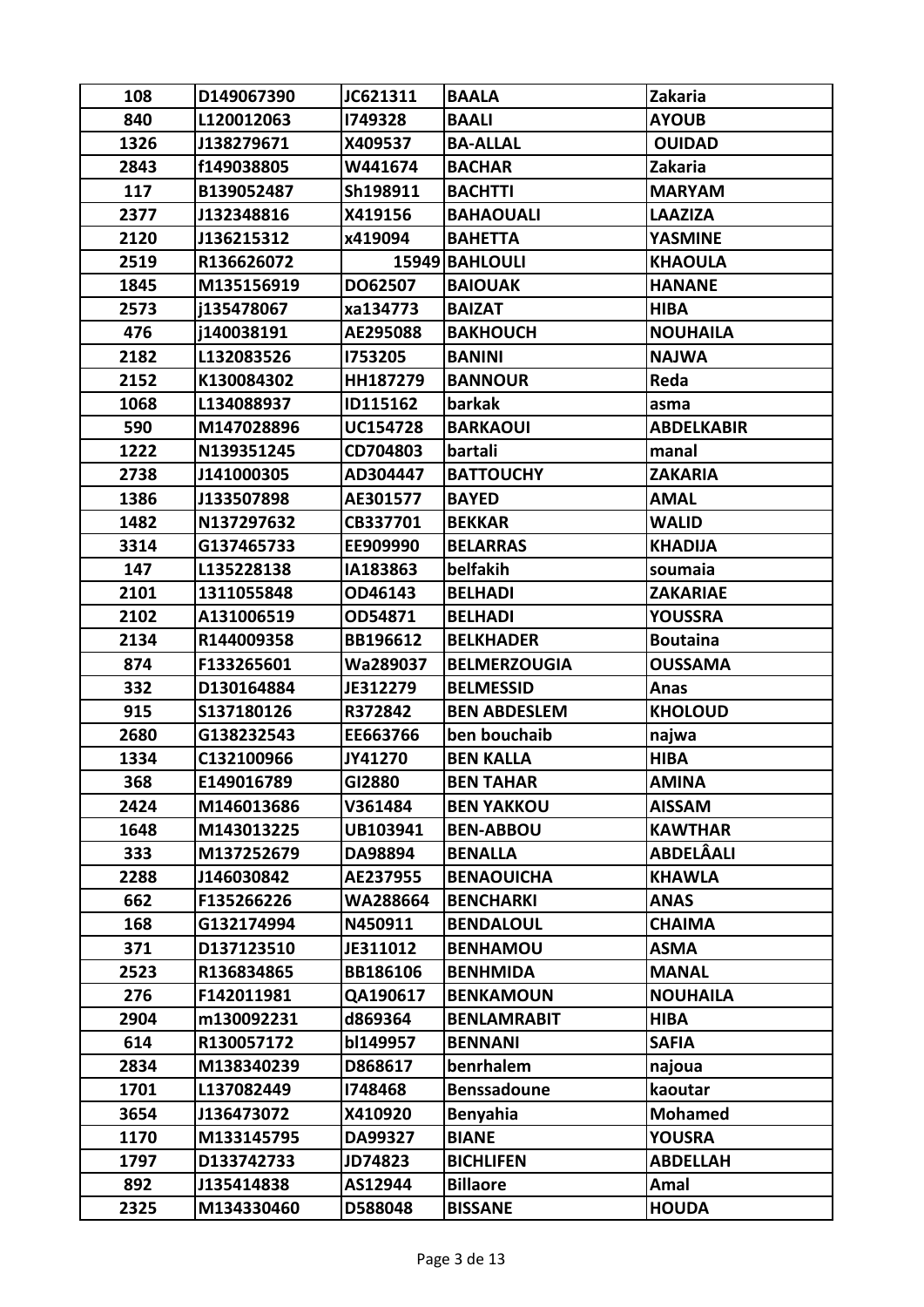| 3305 | N137338747 | CB338354        | <b>BOUALI</b>            | <b>LAMYAE</b>          |
|------|------------|-----------------|--------------------------|------------------------|
| 3504 | R130023576 | BK709097        | <b>BOUALI</b>            | <b>AMINA</b>           |
| 296  | G131610447 | EE657123        | bouargane                | ali                    |
| 2189 | J139459762 | AY2875          | <b>BOUAROUA</b>          | <b>ASMA</b>            |
| 3255 | N133260844 | CB338847        | <b>BOUCH</b>             | <b>FATIMA-EZZAHRAE</b> |
| 1940 | A131017500 | OD52128         | <b>BOUCHAMIA</b>         | <b>SOHAIL</b>          |
| 258  | M139513252 | UC158139        | <b>BOUCHIKHI</b>         | <b>IMANE</b>           |
| 3306 | S131175455 | Z640769         | <b>BOUDIK</b>            | <b>SARA</b>            |
| 499  | J110034178 | AA111167        | <b>BOUDLAL</b>           | <b>JIHANE</b>          |
| 1423 | s135175396 | z649617         | <b>BOUDRA</b>            | <b>FATIMA ZAHRA</b>    |
| 273  | M120021395 | D859626         | <b>BOUFOUNAS</b>         | <b>ZAINAB</b>          |
| 3181 | Y136020104 | JM87117         | <b>BOUGAMAZ</b>          | <b>HAMZA</b>           |
| 3104 | L140040791 | ID109141        | <b>BOUGRINE</b>          | <b>HOUDA</b>           |
| 2575 | J149036335 | AD317668        | <b>BOUHAIT ACH</b>       | <b>HAJAR</b>           |
| 2604 | J133316709 | AE298433        | <b>BOUHAJLA</b>          | <b>YASSINE</b>         |
| 2804 | M135532509 | <b>DN36562</b>  | <b>BOUHFOUR</b>          | <b>SALMA</b>           |
| 3179 | S146023880 | ZG159214        | <b>BOUHOUCH</b>          | <b>MOHAMED SGHIR</b>   |
| 1181 | G139461948 | EE916631        | <b>BOUIMAJRANE</b>       | <b>OUMAIMA</b>         |
| 23   | C139163274 | JA187301        | <b>BOUIZGAR</b>          | <b>MERYEM</b>          |
| 2049 | B133025391 | SH203401        | <b>BOUKHRIS</b>          | <b>SOUKAINA</b>        |
| 3613 | K130014846 | HH253244        | <b>BOUKHRITAM</b>        | <b>IMANE</b>           |
| 2415 | M138348616 | D587453         | <b>BOUKSIBI</b>          | <b>HAJAR</b>           |
| 1231 | J146074988 | XA136779        | <b>BOULAGHIAB</b>        | <b>SALMA</b>           |
| 3003 | R142096809 | BK696412        | <b>BOULAHIA</b>          | <b>ABDELFATTAH</b>     |
| 1072 | G133305278 | EA233630        | <b>BOUNAOUARA</b>        | <b>EL MEHDI</b>        |
| 2282 | G141028716 |                 | <b>BOURKOUKOU</b>        | <b>SOUKAINA</b>        |
| 2474 | f131167786 | Q355859         | <b>BOUROUHOU</b>         | <b>AYOUB</b>           |
| 3338 | D110075191 | U202092         | <b>BOURZAMA</b>          | <b>IMANE</b>           |
| 2910 | N131030977 | <b>CN43278</b>  | <b>BOUSHABA</b>          | <b>SALIMA</b>          |
| 2195 | M137513213 | <b>UC157899</b> | <b>BOUTAHRI</b>          | <b>Sihame</b>          |
| 1120 | D138338689 | JE312641        | <b>BOUTGHANBOUT</b>      | <b>HIBA</b>            |
| 2060 | J132412194 | AE902           | <b>BOUYAFAR</b>          | <b>HIBA</b>            |
| 549  | S143021199 | ZG159229        | <b>BOUZAKHNIN</b>        | <b>FATIMA-ZAHRA</b>    |
| 1121 | J130482998 | AS2757          | <b>BOUZID</b>            | <b>HAJAR</b>           |
| 414  | M148062846 | V360412         | <b>BSIM</b>              | <b>ZINEB</b>           |
| 3043 | S132163476 | Z629325         | chaachoui                | soukayna               |
| 2931 | D139528319 | P354810         | <b>CHABBI</b>            | <b>SAFAA</b>           |
| 900  | R131791562 | BB172294        | <b>CHAFIKI</b>           | <b>ZINEB</b>           |
| 2688 | R132813063 | BH632837        | <b>CHAHI</b>             | <b>Mohammed Anass</b>  |
| 1796 | R132429173 | <b>BE916856</b> | <b>CHAHIR</b>            | <b>REDA</b>            |
| 238  | G145048707 | EE940018        | <b>CHAHMOUD</b>          | <b>DOUAA</b>           |
| 3063 | G137371840 | Y497938         | <b>Chaib</b>             | Khadija                |
| 2889 | K140016733 | MJ13398         | <b>CHAIBI</b>            | <b>OMAR</b>            |
| 3053 | S140004499 | Z571669         | <b>CHAKHT</b>            | <b>MERYEM</b>          |
| 1570 | J131345365 | AY1890          | chakir                   | nousaiba               |
| 3143 | F130268440 | W438554         | <b>CHAOU</b>             | <b>HAJAR</b>           |
| 833  | M133315118 | D968687         | <b>CHEHBIHI QUADOURI</b> | <b>NARJISS</b>         |
| 3569 | F132385817 | TA153580        | <b>CHEHHAB</b>           | <b>IBTISSAM</b>        |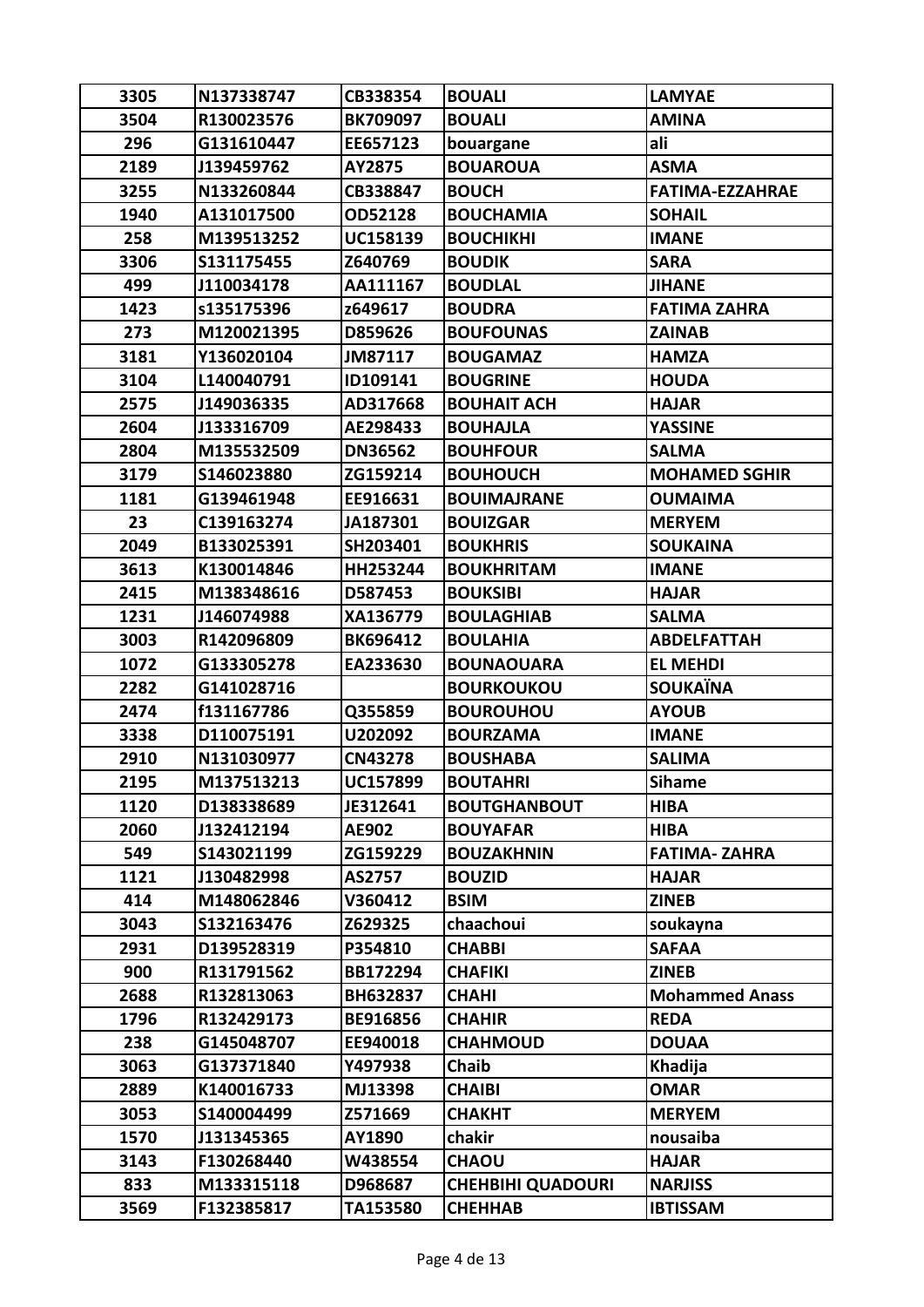| 152  | M138390426 | <b>DN39727</b> | <b>CHEMLAL</b>        | <b>WASSIMA</b>      |
|------|------------|----------------|-----------------------|---------------------|
| 1787 | C139078829 | JA189304       | <b>CHENNOUNE</b>      | <b>HIBA</b>         |
| 3597 | k137140207 | MC297192       | <b>CHERGANI</b>       | <b>ABDELHAKIM</b>   |
| 1403 | D135577932 | PA172517       | <b>CHIBRAOUI</b>      | <b>IMANE</b>        |
| 248  | J137519293 | AE284658       | <b>CHIHAB</b>         | <b>EL MAHDI</b>     |
| 3445 | M136181155 | V363312        | Chrourou              | <b>Wissal</b>       |
| 1392 | J131320707 | AE295690       | <b>COSTO</b>          | Oumayma             |
| 1649 | R130104824 | BB200340       | <b>DAFRALLAH</b>      | <b>FADWA</b>        |
| 1176 | N139361462 | CD699068       | <b>DAHHOU</b>         | Ghita               |
| 2758 | J138435187 | XA137129       | <b>DAMEN</b>          | <b>NAOUAL</b>       |
| 948  | N139365684 | CD288914       | <b>Damour</b>         | <b>Mohammed</b>     |
| 2113 | D132577533 | PA174026       | Dani                  | <b>ZAKARIA</b>      |
| 1889 | F136351765 | BB201917       | <b>DERKAOUI</b>       | <b>EL MEHDI</b>     |
| 236  | R132298721 | T310443        | <b>DINOUNE</b>        | <b>CHOROUK</b>      |
| 847  | R130143728 | <b>BF2772</b>  | <b>DOUISSI</b>        | <b>MOHCIN</b>       |
| 211  | s143004493 | Z649286        | <b>DRAJOU</b>         | <b>MOHAMMED</b>     |
| 3515 | N134333622 | CB337997       | <b>DRIDRI</b>         | Salma               |
| 1178 | J138474349 | AE296688       | <b>DRISSI HASSANI</b> | <b>IMANE</b>        |
| 2553 | R139342651 | BB194220       | <b>ECH. CHNAOUI</b>   | <b>SOHAILA</b>      |
| 2933 | N137301816 | CD705442       | ed damrhi             | omar                |
| 3288 | e146085481 | gy43348        | <b>ED DAOUDI</b>      | <b>OUMAIMA</b>      |
| 2787 | D134175302 | Jk40994        | <b>EL ABBOUBI</b>     | <b>SOUKAINA</b>     |
| 1862 | R130138484 | <b>BW23035</b> | <b>EL ACHABI</b>      | <b>RIDA</b>         |
| 275  | F132397873 | <b>BA13189</b> | El Âdi                | <b>Anass</b>        |
| 1129 | M139212334 | D870665        | El Airmi              | <b>Mostafa</b>      |
| 839  | N139304055 | CD704431       | <b>EL ALAMI</b>       | <b>IBTISSAM</b>     |
| 1912 | J134072231 | AA106871       | <b>EL ALOUA</b>       | <b>NOUHAILA</b>     |
| 1817 | S139101788 | 638362         | <b>EL AMRAOUI</b>     | <b>BOUCHRA</b>      |
| 2443 | M135491862 | <b>DN43836</b> | <b>EL AYYADI</b>      | <b>CHAïMAE</b>      |
| 2165 | M132151642 | DJ44026        | <b>EL-AZZOUZI</b>     | <b>CHAIMAE</b>      |
| 1896 | M137523109 | V363435        | <b>EL BADAOUI</b>     | <b>NORA</b>         |
| 184  | G137327738 | EE910371       | <b>EL BAHHAR</b>      | <b>ASMA</b>         |
| 1585 | M131294216 | V363317        | <b>EL BAZ</b>         | <b>AHMED</b>        |
| 105  | D139237488 | JK42287        | <b>EL BIAD</b>        | <b>OUMAIMA</b>      |
| 2050 | K136462830 | HA226866       | <b>EL BOUAZAOUY</b>   | Imane               |
| 3264 | D139143629 | <b>JM88890</b> | <b>EL BOUHALI</b>     | <b>IKRAM</b>        |
| 2328 | M135478646 | D869608        | <b>EL BOUHALI</b>     | <b>MAJDA</b>        |
| 1086 | D136326483 | JE303803       | <b>EL BOUHI</b>       | <b>HOUSSAM</b>      |
| 244  | S148008847 | Z647550        | <b>EL BOURAKADI</b>   | <b>ZINEB</b>        |
| 1367 | G131294934 | N457706        | <b>EL FANNANI</b>     | <b>CHAIMAE</b>      |
| 101  | G138468815 | EA236793       | <b>EL FIHRY</b>       | <b>NASSIMA</b>      |
| 2583 | C133133633 | JF61471        | <b>EL GARMZ</b>       | <b>YASSINE</b>      |
| 309  | F135351926 | QA190720       | <b>EL GHAIT</b>       | <b>AYMANE</b>       |
| 1880 | F148024967 | Q343488        | <b>EL GHAZALI</b>     | <b>JIHANE</b>       |
| 3170 | S139132141 | ZT299060       | El Guennouni          | Farah               |
| 1679 | K145022042 | MA151667       | <b>EL HACHLAFI</b>    | <b>MARWA</b>        |
| 1670 | M134384137 | D870181        | <b>EL HADI</b>        | <b>FATIMA ZOHRA</b> |
| 2439 | N134182275 | CD404717       | <b>EL HADRACHI</b>    | <b>ANAS</b>         |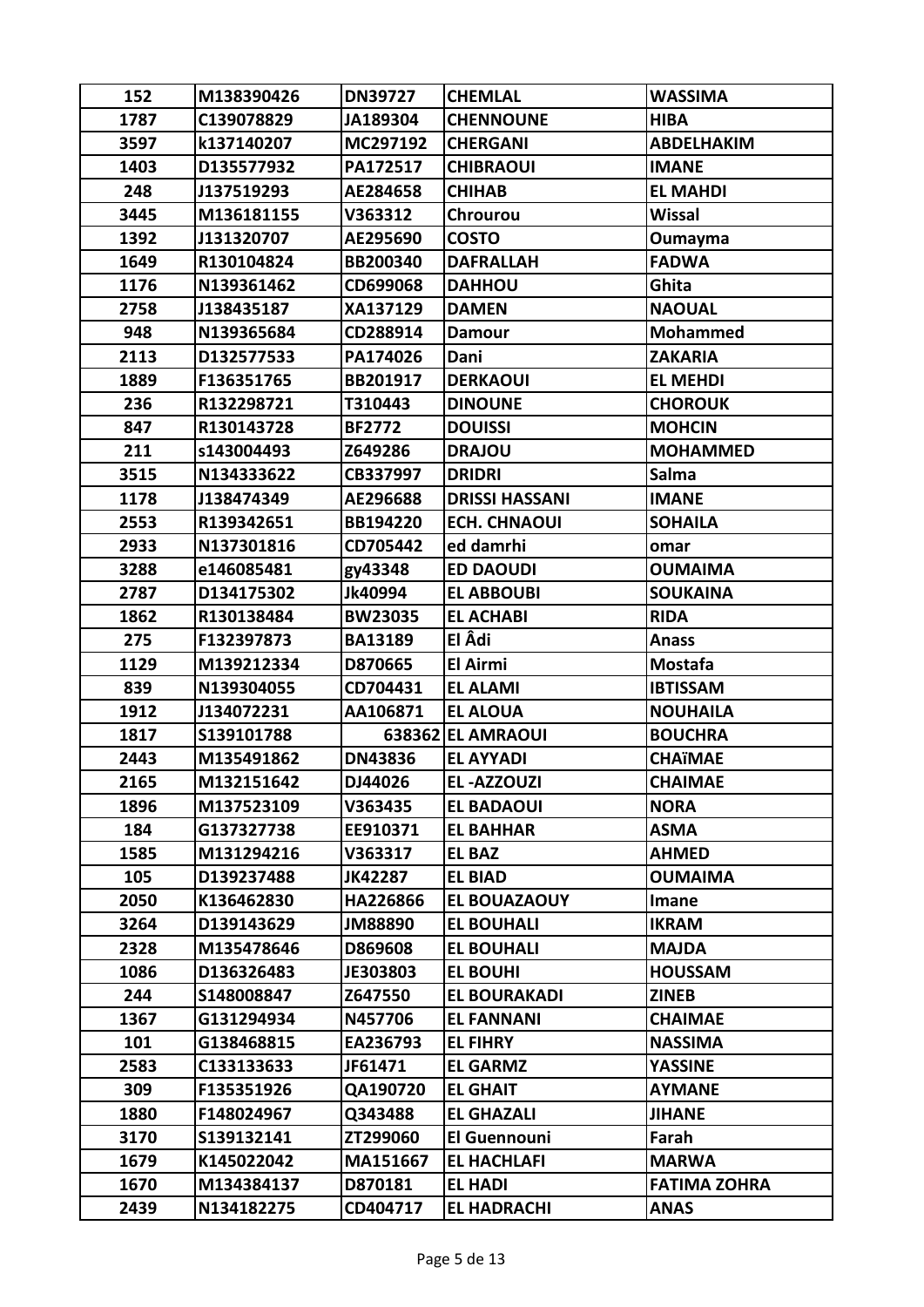| 3565 | H138142576 | FA196388        | <b>EL HADRI</b>             | <b>NIHAL</b>           |
|------|------------|-----------------|-----------------------------|------------------------|
| 239  | F140012194 | QA189620        | <b>EL HAYANI</b>            | <b>MERIEM</b>          |
| 1174 | J139458957 | AE 292925       | <b>EL HLALI</b>             | <b>NISRINE</b>         |
| 2455 | M131266071 | VA144172        | <b>EL IDRISSI</b>           | <b>Mohamed</b>         |
| 148  | S138324251 | AA104529        | <b>EL IMRANI EL IDRISSI</b> | <b>CHAIMAE</b>         |
| 3336 | L134250893 | IB247692        | <b>EL INANY</b>             | <b>ZOUHAIR</b>         |
| 667  | M131329805 | DO63871         | El issaoui                  | <b>Mariem</b>          |
| 1409 | R140085014 | BB204107        | <b>EL KABOULI</b>           | <b>KHADIJA</b>         |
| 3153 | D110027200 | P354743         | <b>EL KADIR</b>             | <b>CHAYMA</b>          |
| 1537 | J149022779 | AS10389         | <b>EL KASRI</b>             | <b>AYMANE</b>          |
| 996  | M132348681 | D867817         | <b>EL KASSAB</b>            | Oussama                |
| 2240 | P135146346 | GM222009        | <b>EL KASSIMI</b>           | <b>YOUSSEF</b>         |
| 852  | M142037150 | <b>VA147347</b> | <b>EL KBACH</b>             | <b>MOHAMED</b>         |
| 1500 | G135793707 | EE950277        | <b>El Khafiq</b>            | Fatima zahra           |
| 10   | J133534459 | AS4950          | <b>EL KHAIARI</b>           | <b>MOHAMMED</b>        |
| 3520 | N139036087 | CB332577        | <b>EL KHERBA</b>            | <b>KAOUTHAR</b>        |
| 1081 | J139509879 | AE302057        | <b>EL KHOUMSI</b>           | <b>FARAH</b>           |
| 2193 | M130116770 | D869478         | <b>EL KOUNE</b>             | <b>OUMAIMA</b>         |
| 2256 | K130200290 | MC305688        | <b>EL MAHDAR</b>            | <b>KHALID</b>          |
| 2630 | L148025257 | IB 247394       | <b>EL MAHI</b>              | <b>NOUHAILA</b>        |
| 3585 | d136129838 | JT91841         | <b>EL MAJJATI</b>           | Khadija                |
| 426  | p145106944 | LB231829        | el makhfi                   | ihssane                |
| 2169 | R130184532 | BB180995        | <b>EL MALKI</b>             | <b>HAJAR</b>           |
| 1577 | R136553005 | <b>BW15971</b>  | <b>EL MAMOUNE</b>           | <b>IMANE</b>           |
| 3309 | R134302888 | <b>BF1598</b>   | <b>EL MANSOURY</b>          | ÎMAD                   |
| 138  | K142034398 | HH31911         | <b>EL MARHNY</b>            | <b>IMANE</b>           |
| 2184 | L143017998 | 1755866         | <b>EL MCHAOURI</b>          | <b>MARIAM</b>          |
| 3058 | M138337961 | V362797         | <b>EL MELLALI</b>           | <b>FATIMA EZZAHRAE</b> |
| 3448 | D132609584 | P351386         | <b>EL MENNOUNY</b>          | <b>FATIMA</b>          |
| 1041 | i136391216 | AE268252        | el mohamadi                 | houda                  |
| 691  | N137043985 | CB336036        | <b>EL MOUSSAUI</b>          | <b>FATIMA EZZAHRAE</b> |
| 3586 | S139098794 | Z649630         | <b>EL MTARKATI</b>          | <b>MUSTAPHA</b>        |
| 2444 | L120008165 | 1756097         | <b>EL OUARDI</b>            | <b>SOUÂD</b>           |
| 3538 | N130298932 | CB332080        | <b>EL OUIDADI</b>           | <b>AYMANE</b>          |
| 2300 | D133702524 | JC625444        | <b>EL SORY</b>              | <b>SALAH EDDINE</b>    |
| 1683 | M136258731 | D594008         | <b>EL YADMANI</b>           | <b>SALOUA</b>          |
| 3549 | J132313392 | X416055         | <b>EL YAGOUBI</b>           | <b>CHAYMAA</b>         |
| 370  | F132397838 | QA189186        | <b>EL YAMAMI</b>            | <b>SAMI</b>            |
| 1676 | E100082265 | G556591         | <b>ELAYACH</b>              | <b>OUSSAMA</b>         |
| 1009 | J144020668 | AS5439          | <b>ELAYACHI</b>             | <b>SAAD</b>            |
| 1225 | G138493296 | EE663374        | <b>ELBAHI</b>               | <b>IMANE</b>           |
| 1173 | K131232001 | HH32845         | <b>ELBARKAOUI</b>           | <b>NABIL</b>           |
| 3628 | M130085300 | D582539         | <b>Elbid</b>                | Hajar                  |
| 2168 | M140042088 | V366112         | <b>ELBORJ</b>               | <b>ISSAM</b>           |
| 1656 | F136337370 | QA182757        | <b>ELFILALI</b>             | <b>AYOUB</b>           |
| 2138 | S133260404 | ZT294365        | <b>EL-GANOUNY</b>           | <b>AHLAM</b>           |
| 2289 | N131309814 | <b>CN42279</b>  | <b>EL-GLITIA</b>            | <b>OUSSAMA</b>         |
| 367  | J133320636 | GI5237          | <b>ELHAJJAJ</b>             | <b>OUMAIMA</b>         |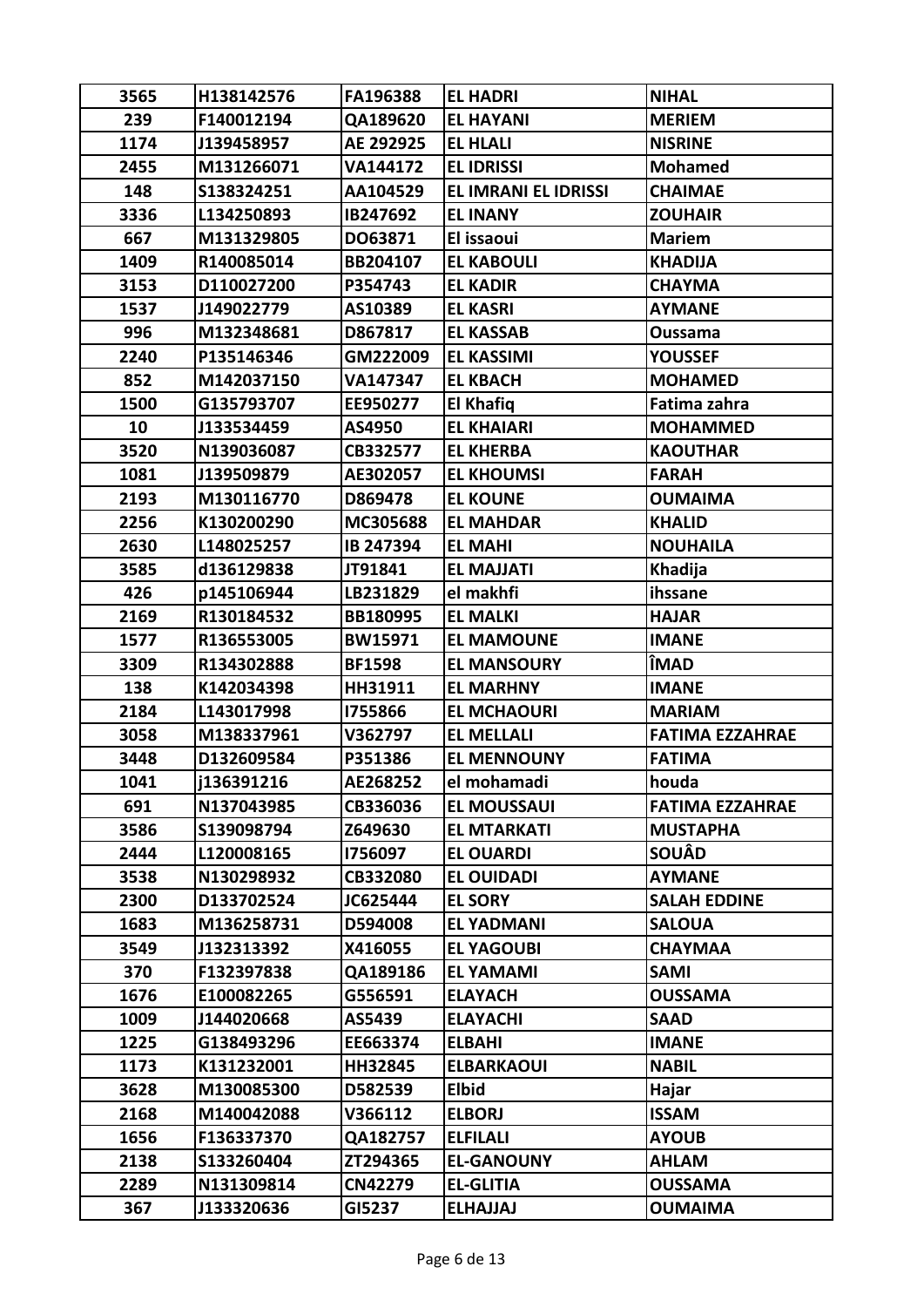| 2558 | e132193761 | D861955        | <b>ELHAMDAOUI</b>  | <b>AYMANE</b>          |
|------|------------|----------------|--------------------|------------------------|
| 1620 | J135091955 | AA108423       | elharchy           | nouhaila               |
| 2478 | k130051353 | MC303305       | <b>ELHASNAOUI</b>  | <b>ASMA</b>            |
| 2011 | G134426082 | EE958934       | <b>ELHAZMIRI</b>   | <b>HICHAM</b>          |
| 3370 | E141032406 | GA232291       | <b>ELHOUAS</b>     | aya                    |
| 1634 | J133139406 | X419654        | <b>ELKASSMI</b>    | <b>SALIMA</b>          |
| 3472 | N141012371 | CB334670       | <b>ELKHADIR</b>    | <b>HANAE</b>           |
| 1617 | D133300476 | JH667784       | <b>EL-KHAMMY</b>   | <b>HASNA</b>           |
| 568  | F135168064 | Q344799        | <b>EL-KHAMSI</b>   | <b>WISSAL</b>          |
| 2331 | 671934148  | D833381        | <b>Elkhaoulani</b> | Khaoula                |
| 1711 | G135576701 | N458390        | <b>ELKHAROUÂ</b>   | <b>HAMZA</b>           |
| 3464 | J138461983 | AE292219       | <b>ELMAHI</b>      | Hiba                   |
| 1986 | N144020202 | CD29824        | <b>EL-MELLOULI</b> | <b>BOUCHRA</b>         |
| 1014 | j130251917 | AS10560        | <b>El-OGRI</b>     | <b>MOHAMED</b>         |
| 1158 | E137063356 | GK154594       | <b>ELOUALI</b>     | <b>HANANE</b>          |
| 1553 | J148056199 | EA234827       | <b>ELYAFI</b>      | <b>WISSAL</b>          |
| 982  | J132514576 | X423622        | <b>ELYAMANI</b>    | <b>KHAOULA</b>         |
| 1153 | M147037950 | V366862        | <b>ENNADI</b>      | <b>Bouchra</b>         |
| 2886 | E134090348 | GJ64348        | <b>ENNADI</b>      | <b>MERYEM</b>          |
| 1902 | G131216778 | EE961361       | <b>ENNASSIRI</b>   | <b>MANAL</b>           |
| 2868 | J138317367 | AE299544       | <b>ER-RADI</b>     | <b>SAAD</b>            |
| 1038 | M140069451 | V359816        | <b>ER-REYYAHI</b>  | <b>Safae</b>           |
| 33   | J138096587 | GN236102       | <b>ERRGOUAI</b>    | <b>OUMAYMA</b>         |
| 2247 | B135057596 | SL16457        | <b>ESSAHRAOUI</b>  | <b>MARIEM</b>          |
| 1452 | L131308622 | IB255612       | <b>ESSAIDI</b>     | <b>NISRINE</b>         |
| 554  | 15544373   | X191067        | <b>ES-SAYAH</b>    | <b>SALAH</b>           |
| 1878 | S139101787 | Z644886        | <b>ETTAOUNATI</b>  | <b>NISRINE</b>         |
| 2593 | R140107783 | BJ469025       | <b>ET-TAOUYL</b>   | <b>YASSER</b>          |
| 3525 | E145051129 | GJ60389        | <b>ET-TOUYJER</b>  | <b>OUMAIMA</b>         |
| 3486 | m130101546 | <b>DO63024</b> | <b>EZ-ZAROUALY</b> | <b>SOUKAINA</b>        |
| 3602 | R130819433 | T309514        | EZ-ZYN             | <b>OUMAIMA</b>         |
| 2025 | M133457552 | U200536        | <b>FADIL</b>       | <b>OUMAYMA</b>         |
| 958  | M144026303 | DJ44650        | <b>FADILI</b>      | <b>FATIMA-EZZAHRAE</b> |
| 2908 | F137137649 | Q353282        | <b>FAHMAOUI</b>    | <b>NADA</b>            |
| 272  | F146069988 | QA191725       | <b>FAHMI</b>       | <b>ZINEB</b>           |
| 1870 | D136430717 | P354682        | <b>FAIK</b>        | <b>NAOUAL</b>          |
| 943  | R110009847 | BL160966       | <b>FAKHOUR</b>     | <b>AICHA</b>           |
| 2524 | G132779453 | EE922637       | <b>FAKIHANI</b>    | <b>NOUHAILA</b>        |
| 636  | J131503994 | AD301514       | Faraidi            | Imane                  |
| 952  | N137323227 | CB335675       | <b>FASSIH</b>      | <b>AMINA</b>           |
| 912  | N130122597 | CB330620       | <b>FAZAZI</b>      | <b>YASMINE</b>         |
| 2568 | M136487528 | V365050        | <b>FDELI</b>       | <b>FATIMA-EZZAHRAE</b> |
| 921  | N130154331 | CD704586       | <b>FDILI</b>       | <b>HOUDA</b>           |
| 3015 | N131271917 | CB330003       | <b>FETTAH</b>      | <b>ACHRAF</b>          |
| 2922 | M146052438 | D581224        | <b>FIKRI</b>       | <b>ILIAS</b>           |
| 1080 | F136265585 | WA289019       | <b>FORCI</b>       | <b>HIND</b>            |
| 2981 | E149137652 | GK153285       | Fouida             | <b>Intissar</b>        |
| 2761 | L130359409 | ID114932       | <b>GAHCH</b>       | <b>LOUBNA</b>          |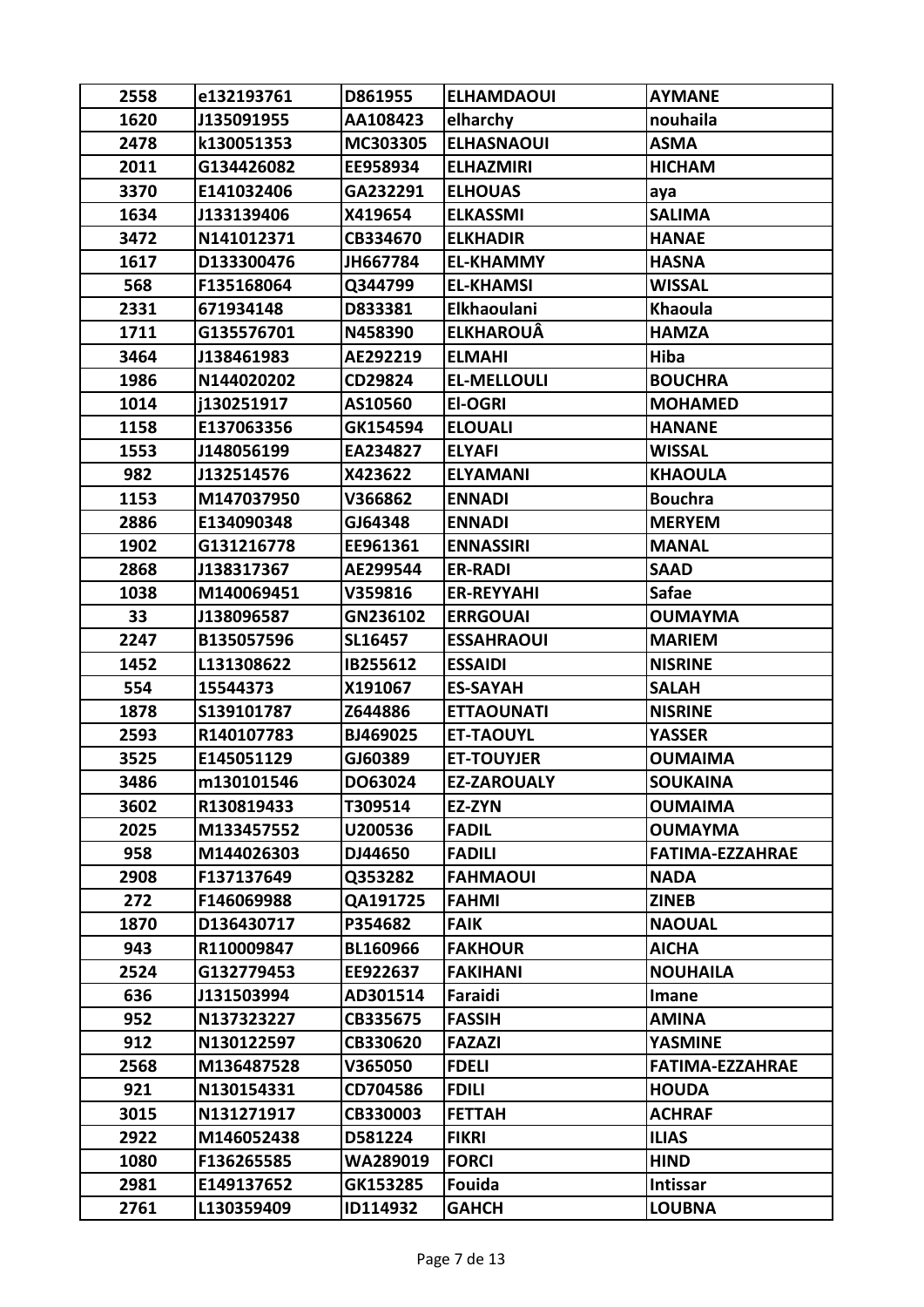| 914  | L137167996 | IE34925         | <b>GAMOU</b>      | <b>MAHDI</b>          |
|------|------------|-----------------|-------------------|-----------------------|
| 1445 | D131272349 | JB514668        | <b>GANI</b>       | <b>KARIM</b>          |
| 577  | M142049381 |                 | Ghadda            | khawla                |
| 487  | G139356652 | EE927448        | <b>GHALLABI</b>   | <b>IKRAM</b>          |
| 1036 | K131187213 | HH31622         | <b>GHAMOURI</b>   | <b>Amine</b>          |
| 2967 | L120009521 | IA196891        | <b>GHANEM</b>     | <b>HAJAR</b>          |
| 976  | M144026232 | DJ39504         | <b>GIL</b>        | <b>AMAL</b>           |
| 3312 | M133151651 | DJ40532         | <b>GRI</b>        | <b>KHADIJA</b>        |
| 1496 | E135266121 | GA236393        | <b>GUELLAF</b>    | <b>MARYAM</b>         |
| 2703 | J130041342 | AD321928        | <b>GUENZAOUZ</b>  | <b>ZINEB</b>          |
| 3375 | N137293629 | CD703633        | Guerbali          | Oumaima               |
| 1954 | R138808370 | <b>BA8489</b>   | <b>HABBADI</b>    | <b>SALMA</b>          |
| 1936 | L138343774 | IB256286        | <b>HADDAOUI</b>   | Koutar                |
| 979  | F133314444 | EC70323         | <b>HADIK</b>      | <b>ZINEB</b>          |
| 1959 | L142040801 | ID113848        | <b>HADROU</b>     | <b>CHAIMÂ</b>         |
| 1182 | L120011692 | IA197676        | <b>HAFYANI</b>    | <b>HAMZA</b>          |
| 3112 | M130101619 | DO61032         | <b>HAJJAME</b>    | <b>BASMA</b>          |
| 292  | M136535385 | VA142338        | <b>HAJJI</b>      | <b>NOUHAYLA</b>       |
| 3130 | N133365980 | CD289221        | <b>HAJJOUT</b>    | Oussama               |
| 2145 | D136209048 | JH64251         | <b>HALLOU</b>     | <b>ABDELLAH</b>       |
| 1401 | M130080283 | DA97651         | <b>HALOUANI</b>   | <b>MOUNA</b>          |
| 3123 | N130274556 | CB334529        | <b>HALOUI</b>     | <b>BASSMA</b>         |
| 2928 | S148009827 | ZG155187        | <b>HALOUT</b>     | <b>OUMAIMA</b>        |
| 3101 | P146013255 | LB240597        | <b>HAMDAOUI</b>   | <b>SOUHAILA</b>       |
| 827  | J133477836 | X420980         | <b>HAMDI</b>      | <b>SANAA</b>          |
| 1639 | M136327381 | D865938         | <b>HAMIDI</b>     | <b>IKRAM</b>          |
| 204  | R131788889 | T305137         | <b>HAMMAM</b>     | <b>BASMA</b>          |
| 1816 | D131903388 | PA174509        | <b>HAMMIDAN</b>   | <b>ISMAIL</b>         |
| 1569 | J138215330 | X414237         | <b>HAMOUCHANE</b> | <b>SMAHAN</b>         |
| 2434 | D130289649 | JE304764        | <b>HAMOUCHE</b>   | <b>HAJAR</b>          |
| 1332 | R130700361 | <b>BK708087</b> | <b>HANAFI</b>     | <b>IKRAM</b>          |
| 1538 | L143000074 | IB247963        | <b>HARDA</b>      | <b>FATIMA.EZZAHRA</b> |
| 395  | F144081158 | Q349172         | <b>HATARBACH</b>  | <b>YOUSSEF</b>        |
| 1729 | D134715124 | JT91107         | <b>HEMMANY</b>    | <b>WAFAE</b>          |
| 3269 | D149030230 | PB314959        | <b>HILAL</b>      | <b>IBTISSAM</b>       |
| 1981 | R130072285 | <b>BW22662</b>  | <b>HILALI</b>     | <b>ASMAA</b>          |
| 3348 | E131254498 | GI4853          | <b>HITA</b>       | <b>SAID</b>           |
| 2980 | J130049258 | AS7129          | Hmiza             | Kaoutar               |
| 3294 | E142085091 | gy42361         | <b>HOUMMADA</b>   | <b>OUMAIMA</b>        |
| 2726 | B137028151 | Sh202023        | <b>HOUSSNI</b>    | <b>HAFSA</b>          |
| 918  | M146003311 | DA98607         | <b>HRICH</b>      | <b>FATIMA</b>         |
| 903  | D139072207 | JB515736        | <b>HSAINA</b>     | <b>RACHID</b>         |
| 2371 | L138310409 | IC151142        | <b>IDIRI</b>      | <b>MOHCINE</b>        |
| 85   | R130159679 | <b>BA8240</b>   | <b>Idrissi</b>    | chaimaa               |
| 1480 | E147083533 | GI6657          | <b>IHYA</b>       | <b>MARYAME</b>        |
| 260  | D132316950 | P353828         | <b>IKBANE</b>     | <b>AICHA</b>          |
| 655  | J144023883 | AE278966        | IKLI              | <b>WISSAL</b>         |
| 3619 | J138234190 | X424311         | Imane             | <b>Toufik</b>         |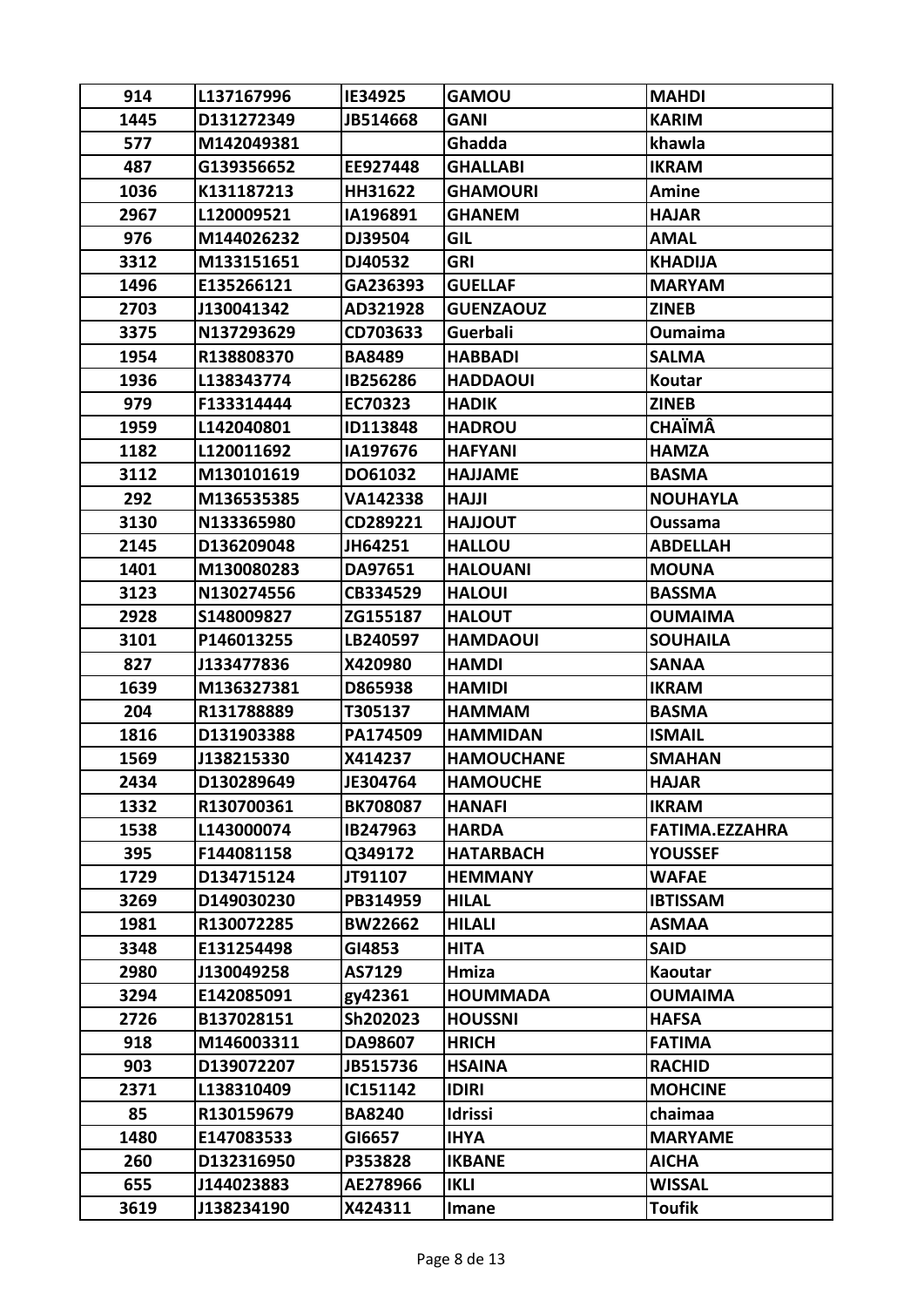| 1827 | E146034575  | GA236300        | <b>INSAF</b>     | <b>ERRAJI</b>         |
|------|-------------|-----------------|------------------|-----------------------|
| 922  | 1311082251  | EE589986        | <b>IQIMI</b>     | <b>SOUAD</b>          |
| 2363 | L133166306  | IB236987        | <b>ISFI</b>      | <b>AYMANE</b>         |
| 1927 | M138376014  | D581072         | <b>ISMAILI</b>   | Kaoutar               |
| 1969 | N132305579  | CD781007        | ismaili- alaoui  | khadija               |
| 1726 | G131449090  | EE663817        | <b>ISSIMOR</b>   | <b>ABDERRAHMAN</b>    |
| 2757 | P149103754  | LB240731        | <b>JAADI</b>     | <b>MOHAMED-YASSIN</b> |
| 2850 | S138165312  | Z650059         | <b>JABBAL</b>    | <b>ZOUHAIR</b>        |
| 1314 | F139397886  | QA190042        | <b>JADID</b>     | <b>YASSINE</b>        |
| 3325 | M135212041  | U203854         | <b>JAMILI</b>    | <b>Mariem</b>         |
| 3638 | N138337647  | CB336176        | <b>JARIFA</b>    | <b>HIND</b>           |
| 2879 | M138215390  | DO64014         | <b>JELLALI</b>   | <b>OUMAYMA</b>        |
| 1265 | N134159351  | CD405196        | <b>JOUAD</b>     | <b>Boutayna</b>       |
| 1590 | J110013289  | AA102209        | Joudani          | Imane                 |
| 1447 | Y133020056  | JB517045        | <b>KAB</b>       | <b>AMINE</b>          |
| 3171 | M132509929  | U203533         | kacimi           | <b>ABDELAZIZ</b>      |
| 2007 | J137320696  | AE282645        | <b>KADRI</b>     | <b>Abdelouakil</b>    |
| 2242 | M132224485  | V363022         | <b>KAFI</b>      | <b>FATIMA ZOHRA</b>   |
| 228  | M131181135  | V364869         | kamar            | laidouni              |
| 3342 | F133070493  | Q352504         | <b>KAMLI</b>     | <b>OUSSAMA</b>        |
| 1456 | G133685677  | EA236005        | <b>KANAR</b>     | <b>Souhail</b>        |
| 3606 | L134092282  | ID109938        | <b>KARROUM</b>   | <b>ABDELAZIZ</b>      |
| 2602 | F132397839  | QA190006        | <b>KASIMI</b>    | <b>JAAFAR</b>         |
| 186  | R131580546  | BB201973        | <b>KASLI</b>     | <b>SALMA</b>          |
| 532  | G132827001  | EE655836        | <b>KATIBI</b>    | <b>JAMILA</b>         |
| 1899 | M134230543  | <b>UB102826</b> | <b>KERROU</b>    | <b>SAID</b>           |
| 2541 | M137421603  | U200359         | <b>KHADIR</b>    | <b>SALAH</b>          |
| 1295 | J134474504  | AY6224          | <b>KHAFIF</b>    | <b>RAJAE</b>          |
| 3639 | P131328083  | LB234644        | <b>KHALIFA</b>   | <b>MANAL</b>          |
| 1591 | M138303651  | DI920           | khaliki          | <b>Meryam</b>         |
| 1163 | N136293506  | CD705075        | khalil           | <b>Mohammed</b>       |
| 3097 | s136061640  | Z637928         | <b>KHANDA</b>    | <b>MARIAME</b>        |
| 1782 | N132306752  | CD677559        | <b>KHATTABI</b>  | <b>CHAÏMAE</b>        |
| 2087 | J130475490  | x415604         | <b>KHELLOUKI</b> | <b>HAMZA</b>          |
| 3169 | J141012515  | x404776         | khiari           | hajar                 |
| 640  | f132099848  | AE292836        | <b>KHIYAT</b>    | <b>MOHAMMED</b>       |
| 343  | M142016113  | V330110         | <b>KHOLLATI</b>  | <b>ZAINEB</b>         |
| 2739 | S131344253  | Z639199         | <b>KMICH</b>     | <b>OUIAM</b>          |
| 2813 | B134017380  | LC320858        | <b>KORA</b>      | <b>MARWANE</b>        |
| 3261 | F144011802  | QA192887        | <b>KOUNSi</b>    | <b>LAMYAA</b>         |
| 588  | R138745483  | BL163404        | <b>KOUSSAIMI</b> | <b>MOHAMED AMINE</b>  |
| 3453 | k144038272  | MD19990         | <b>KRAIBI</b>    | <b>MBAREK</b>         |
| 3388 | A130009418  | OD60231         | kriker           | yahya                 |
| 1730 | G139374420  | EE940586        | <b>LAAGAB</b>    | Siham                 |
| 300  | M130240274  | D594109         | <b>LAAMIRI</b>   | <b>TIJANI</b>         |
| 1362 | D134163272  | JB509539        | <b>LAANAIT</b>   | <b>NOUHAILA</b>       |
| 3643 | R130127837  | BJ469169        | <b>LABOURI</b>   | <b>HAJAR</b>          |
| 3469 | \$133189316 | DO62114         | <b>LACHHAB</b>   | <b>FADOUA</b>         |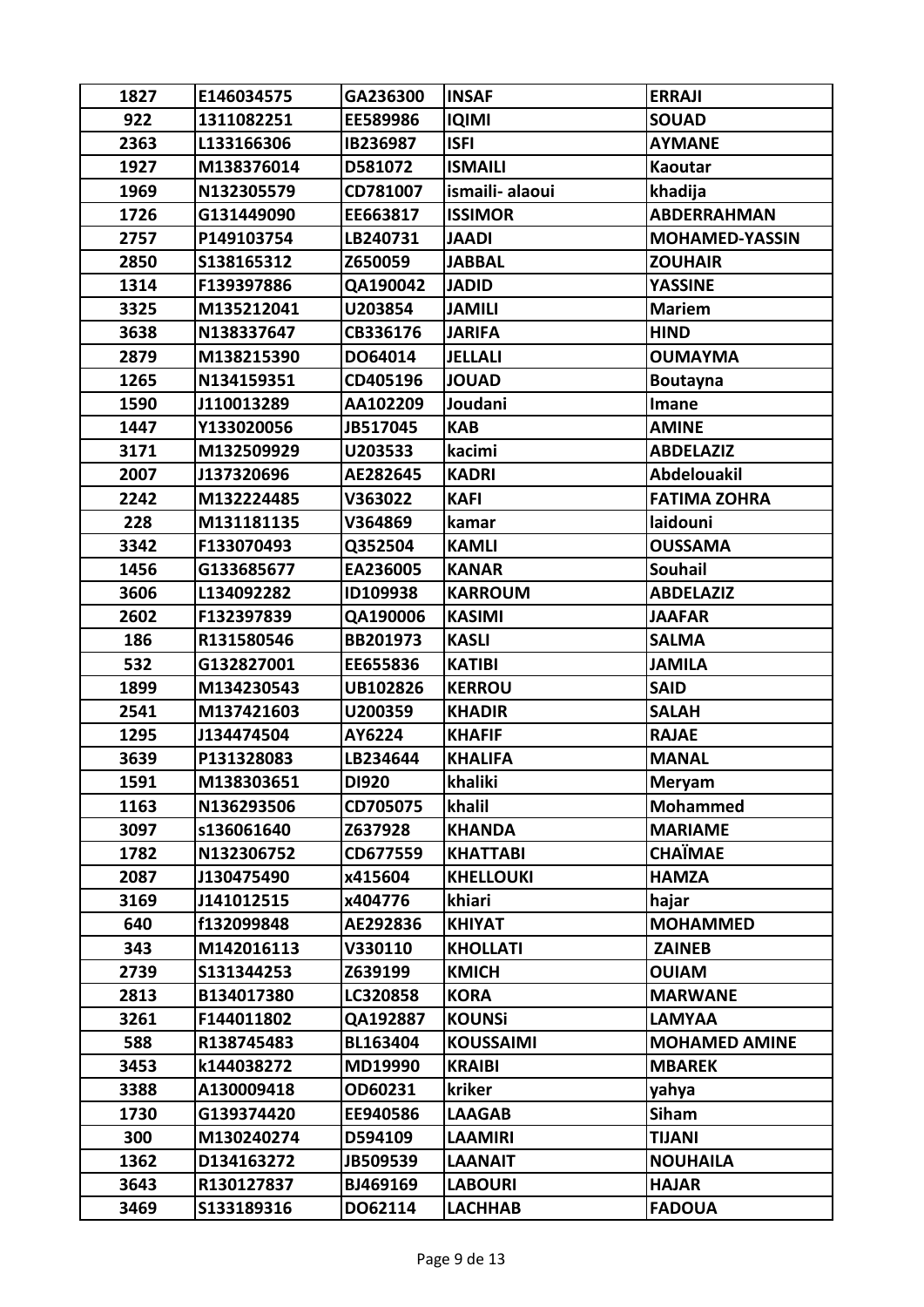| 2026 | L139329860 | 1746891         | <b>LACHHAB</b>            | chaimaa                |
|------|------------|-----------------|---------------------------|------------------------|
| 817  | G131528251 | EE930324        | <b>LAHIANE</b>            | <b>Mohamed Amine</b>   |
| 1613 | S137074034 | ZG156953        | <b>LAHMAR</b>             | <b>NACIRA</b>          |
| 2412 | E147148100 | GK155059        | Lahmer                    | Khaoula                |
| 2458 | M138258656 | D584361         | <b>LAHMIM</b>             | <b>NOUHAILA</b>        |
| 224  | J134215289 | X414264         | <b>LAHRICHI</b>           | <b>ZHOUR</b>           |
| 289  | F133397867 | QA190780        | <b>LAHSSINI</b>           | <b>LAMYAA</b>          |
| 2953 | F135397852 | Q350006         | Lakhal                    | Ikram                  |
| 3094 | D137272516 | JB515947        | <b>LAKHAL</b>             | <b>FATIMA ZAHRA</b>    |
| 1677 | M130108480 | D871676         | <b>Lakhbab</b>            | Rabab                  |
| 3041 | S138080124 | Z647493         | <b>LAKHILI</b>            | <b>DRISS</b>           |
| 2900 | J130055434 | AD308441        | <b>LAKHSIME</b>           | <b>AMAL</b>            |
| 429  | N120050064 | CD781802        | <b>LAKRAÂ</b>             | Fatima-zahra           |
| 3122 | R130053463 | BB191142        | lamaaffar                 | Salma                  |
| 1750 | f137274675 | WA292016        | <b>LAMAIZI</b>            | <b>SOUKAINA</b>        |
| 1104 | M135307249 | VA146619        | <b>LAMARGUI</b>           | <b>NAJLAE</b>          |
| 3197 | M130440719 | D593933         | <b>LAMDAKKI</b>           | Rababe                 |
| 1184 | f139363009 | QB39741         | <b>LAMHAMDI</b>           | <b>ANOUAR</b>          |
| 3202 | M130408475 | D582091         | <b>LAMKALEK</b>           | <b>NADA</b>            |
| 389  | F148070071 | QA190609        | <b>LAMNAOUAR</b>          | <b>HAJAR</b>           |
| 2654 | J133468428 | x415292         | <b>LAMRABET</b>           | <b>ABDERRAHMAN</b>     |
| 2527 | M137414986 | <b>UD13201</b>  | <b>LAMRANI</b>            | <b>IKRAME</b>          |
| 920  | M132405971 | <b>DN41962</b>  | <b>LAMSAADI</b>           | <b>YOUSSRA</b>         |
| 2816 | D133281746 | P354377         | <b>LASHAB</b>             | <b>MERIEM</b>          |
| 303  | P110133533 | L641766         | <b>LEEMRANI</b>           | <b>RANIA</b>           |
| 1318 | G139528252 | EE908876        | <b>LEMGHARI ELIDRISSI</b> | Asmaa                  |
| 1257 | M138168960 | <b>UA125514</b> | <b>LMEKKEDDEM</b>         | <b>YOUNES</b>          |
| 2614 | M130066259 | DI446           | <b>LOULIDI</b>            | Hind                   |
| 3369 | H148049812 | CD703225        | louziri                   | fatima                 |
| 1466 | L120020167 | 1722139         | <b>LYOUSSI</b>            | <b>LINA</b>            |
| 2211 | R130234110 | BB202546        | <b>Maakoul</b>            | <b>Meriem</b>          |
| 629  | R139231037 | WA298908        | <b>MABCHOUR</b>           | YAHYA                  |
| 2740 | F146049404 | TA153667        | <b>MABROUK</b>            | <b>OMAIMA</b>          |
| 2166 | J138477729 | X419469         | <b>MACHA</b>              | <b>JAOUAHARA</b>       |
| 2956 | C138108101 | JA188598        | <b>MA-EL-AININ</b>        | <b>NOUHAILA</b>        |
| 2229 | F131351927 | QA190702        | <b>MAHDAOUI</b>           | <b>MOHAMMED ANAS</b>   |
| 2453 | A130024171 | OD54182         | <b>MAHJOUBI</b>           | <b>FATIMA-EZZAHRAE</b> |
| 1470 | E148032161 | G760473         | <b>MAHSANA</b>            | <b>NOHAÏLA</b>         |
| 2245 | M132390435 | AD323438        | <b>MAKHCHOUN</b>          | <b>FADWA</b>           |
| 3083 | M130246356 | D582033         | <b>MALLOUD</b>            | <b>AYA</b>             |
| 387  | F134397853 | QA190598        | <b>MANFALOUTI</b>         | <b>ANASS</b>           |
| 1550 | M133167084 | D870039         | <b>MARDI</b>              | <b>WIDAD</b>           |
| 3002 | R138239127 | <b>BB195086</b> | <b>MARJANI</b>            | <b>SAAD</b>            |
| 1770 | M130157410 | v364763         | <b>MASMOUDI</b>           | <b>AYOUB</b>           |
| 288  | F136397861 | QA192519        | <b>Massioui</b>           | <b>Wissal</b>          |
| 2016 | G136576702 | HH79602         | <b>MATRANE</b>            | <b>NADA</b>            |
| 3296 | M139458929 | U201729         | <b>MAYOUSSI</b>           | <b>WAFAE</b>           |
| 3467 | N138310556 | CB336468        | <b>MÂZOUZ</b>             | <b>OUMAYMA</b>         |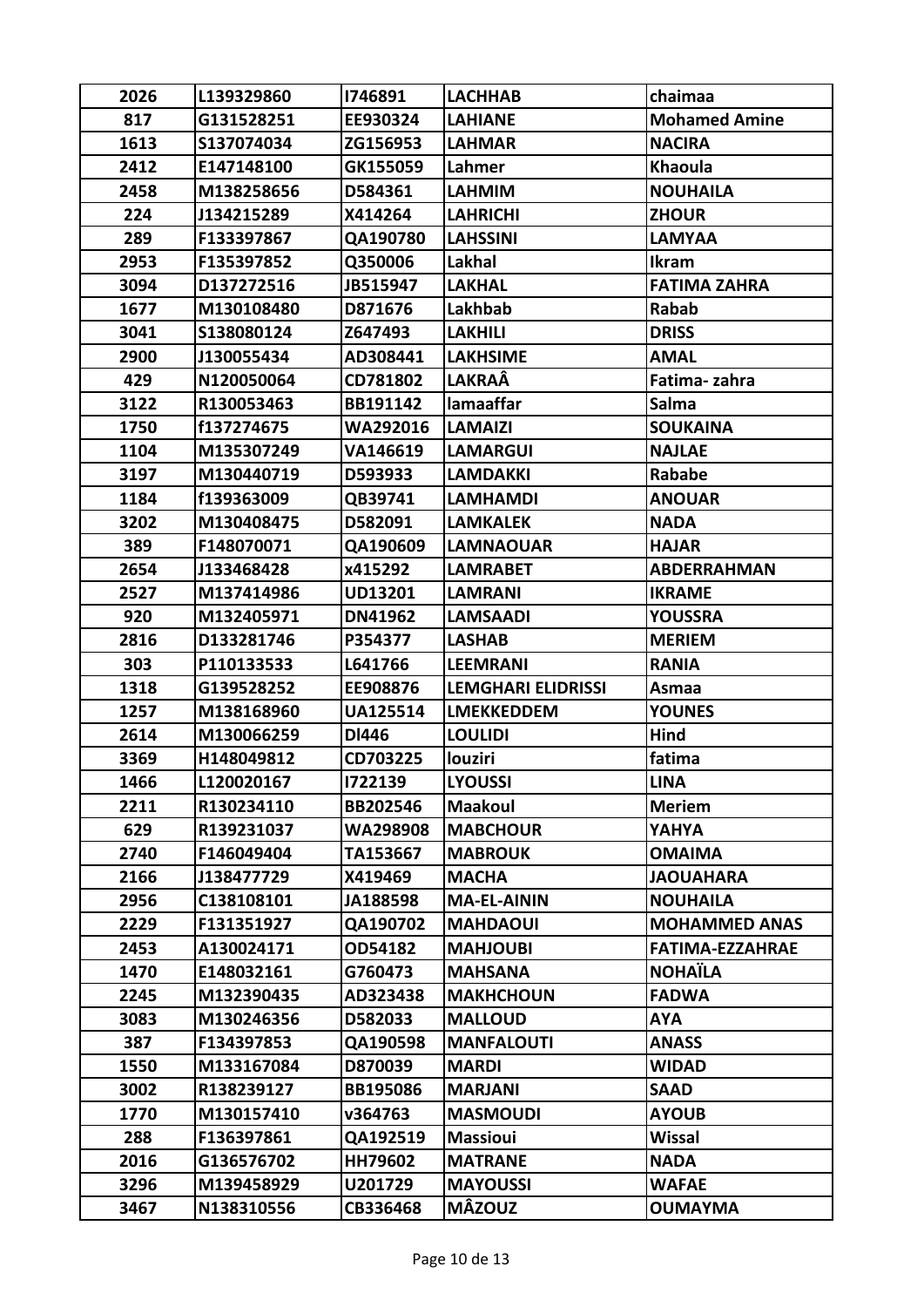| 1703 | R134574799 | BB162916        | <b>Mechbal</b>    | <b>Mariem</b>         |
|------|------------|-----------------|-------------------|-----------------------|
| 1558 | M137212518 | D587456         | <b>MEKAOUAR</b>   | <b>AICHA</b>          |
| 2643 | J137351126 | X422952         | <b>MELHOUF</b>    | <b>BILAL</b>          |
| 3111 | L132339856 | 1750692         | <b>MELLAK</b>     | <b>MARYEM</b>         |
| 2675 | D142040009 | AE298161        | <b>MELLOULI</b>   | <b>AYA</b>            |
| 3096 | S136061646 | Z640827         | <b>MERZOUG</b>    | <b>FATIMA-ZOHRA</b>   |
| 2681 | R133436120 | BE918902        | <b>METOUEKEL</b>  | <b>HAJAR</b>          |
| 877  | G136105927 | EA235680        | <b>M'GUIL</b>     | <b>KHAOULA</b>        |
| 508  | F136267412 | TA152632        | <b>MHAMDI</b>     | <b>NISRINE</b>        |
| 1661 | R133225444 | T305848         | <b>M'HARRACH</b>  | <b>ABDELHAKIM</b>     |
| 127  | D131540843 | J554326         | <b>MIHOUBI</b>    | <b>HAJAR</b>          |
| 3442 | N133298929 | CB335573        | <b>MIMI</b>       | <b>CHAYMAE</b>        |
| 3403 | N136297661 | CB332221        | <b>MOCHRIF</b>    | <b>AYMANE</b>         |
| 2405 | P132453598 | KB215811        | <b>MOKHCHAN</b>   | <b>CHAIMAE</b>        |
| 3649 | N132293526 | CD705151        | <b>MOUADDAB</b>   | <b>Meryem</b>         |
| 3283 | G139790436 | Y492182         | <b>MOUADDEN</b>   | <b>MOHAMMED-AMINE</b> |
| 2382 | M134160322 | <b>UA125906</b> | <b>MOUATASSIM</b> | <b>LOUBNA</b>         |
| 2856 | R130401526 | BE920804        | <b>MOUCHARRAF</b> | <b>MEHDI</b>          |
| 2864 | D130042015 | JB517382        | <b>MOUDDAH</b>    | <b>kHAOULA</b>        |
| 2893 | S138159748 | CB335683        | <b>MOUDNIB</b>    | <b>AHMED</b>          |
| 3090 | J138190363 | AA94077         | moullablad        | achraf                |
| 1037 | K136432245 | BH637460        | <b>MOULTAMIS</b>  | <b>MOUAD</b>          |
| 496  | D135430517 | P348452         | <b>MOURABIH</b>   | <b>HANANE</b>         |
| 3427 | N134288622 | CB328688        | <b>MOURABITI</b>  | <b>ZINEB</b>          |
| 2276 | N136351173 | CD704752        | <b>MSAHLI</b>     | <b>ABDELFATTAH</b>    |
| 3000 | J130548680 | DO62623         | <b>MSIDA</b>      | <b>HAJAR</b>          |
| 552  | M137495157 | V354371         | naciri            | mohcine               |
| 160  | G138439692 | EE917839        | <b>NADIR</b>      | <b>IKRAM</b>          |
| 284  | F137364036 | QA187123        | <b>NAHID</b>      | <b>HAJAR</b>          |
| 1754 | R130532208 | <b>BK700028</b> | N'ait oumalk      | <b>ASMA</b>           |
| 769  | F135399663 | W440331         | Najmi             | <b>Nouhaila</b>       |
| 1937 | L137344899 | IB256398        | <b>NAMIQ</b>      | <b>FATIMA ZAHRA</b>   |
| 3121 | J134507917 | X422973         | <b>NATOSS</b>     | <b>IMAD</b>           |
| 783  | N142029537 | EE914418        | <b>NAZIHE</b>     | <b>SAYF-ALLAH</b>     |
| 2446 | f131321946 | wa297909        | <b>NEFFAR</b>     | <b>MERYEM</b>         |
| 1056 | D133697675 | JC613139        | <b>Nejmeddine</b> | Walid                 |
| 1425 | K139457532 | M634243         | <b>NEZAR</b>      | <b>KHARRAF</b>        |
| 1653 | E140034649 | GA231833        | <b>NISRINE</b>    | <b>CHAKIRI</b>        |
| 2692 | D142008853 | TA155045        | <b>NKIR</b>       | <b>MAJIDA</b>         |
| 1612 | F135299701 | WA286347        | <b>NOURI</b>      | <b>WALID</b>          |
| 360  | G144001558 | EE955541        | <b>OUAHNINE</b>   | <b>ICHRAK</b>         |
| 217  | N137326573 | CD717356        | <b>OUANGLI</b>    | <b>AYOUB</b>          |
| 1691 | R135804743 | <b>BW12403</b>  | <b>OUAZIZ</b>     | Fatima-Zahra          |
| 1221 | J134296679 | X401236         | <b>OUAZZA</b>     | <b>MARIYAM</b>        |
|      |            |                 |                   |                       |
| 889  | M130070894 | <b>UA124242</b> | <b>OUBA</b>       | <b>KAOUTHAR</b>       |
| 2445 | G135500284 | EE951184        | <b>OUBAALLA</b>   | El mehdi              |
| 2646 | D136727266 | JD90216         | <b>OUBRIK</b>     | <b>HALIMA</b>         |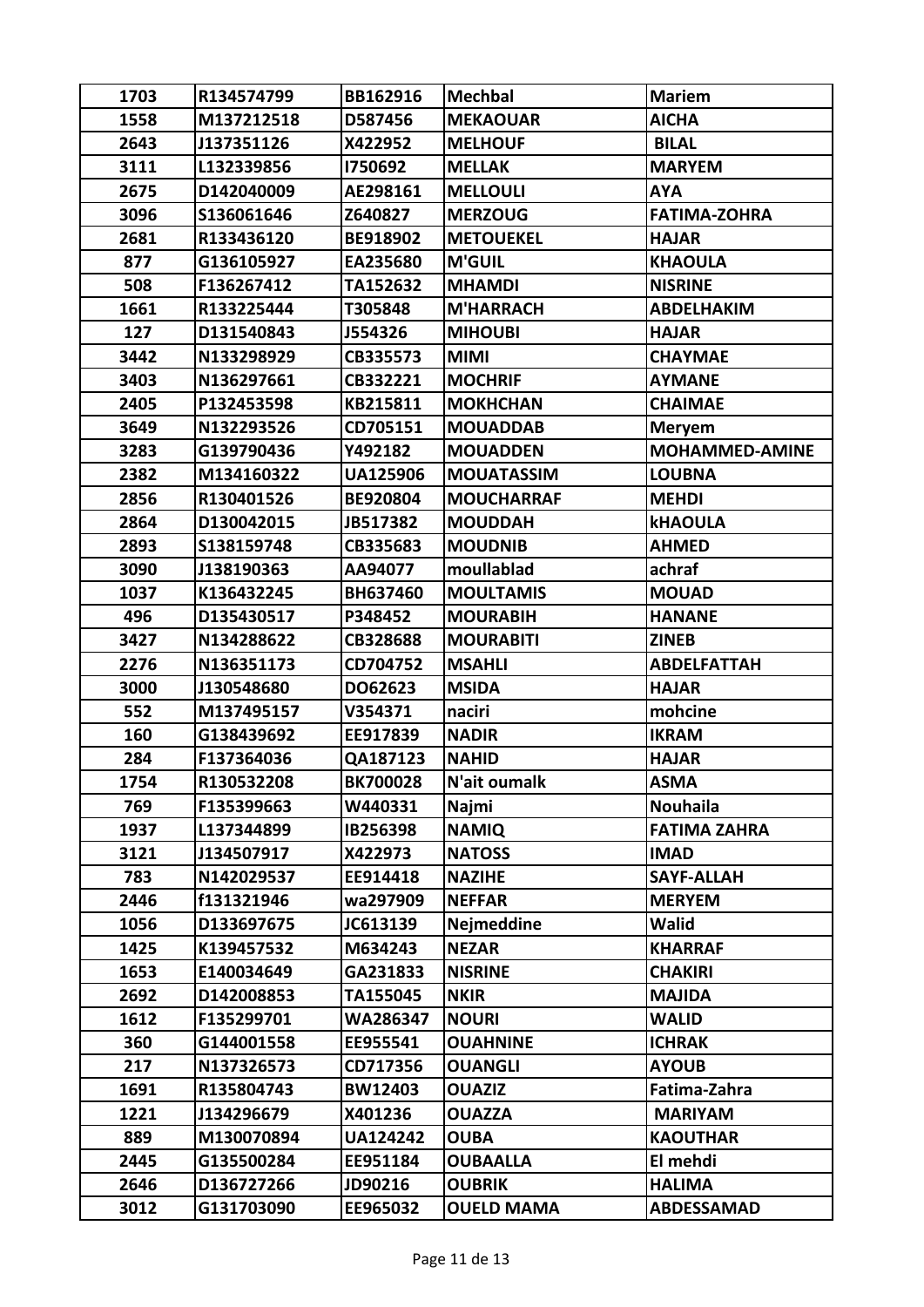| 2307 | J148010871 | AE296901        | <b>OuelKabir</b>      | <b>Fatima Ezzahrae</b> |
|------|------------|-----------------|-----------------------|------------------------|
| 1013 | D139391740 | P355160         | <b>OUHADDOU</b>       | <b>HASSNA</b>          |
| 3510 | M130065650 | VM13014         | <b>OUJDID</b>         | <b>NOURA</b>           |
| 202  | M145035703 | DA98819         | <b>Oukannou</b>       | Wijdane                |
| 2824 | M132134808 | <b>UA124088</b> | <b>OUKCHOUCH</b>      | <b>SANAE</b>           |
| 2876 | M141003306 | DA99414         | <b>OUKESSOU</b>       | <b>JAWAD</b>           |
| 376  | D135860377 | JH59728         | <b>OULHADJ</b>        | <b>OUMAIMA</b>         |
| 2678 | M133147110 | V367530         | <b>OUMALK</b>         | <b>KAWTAR</b>          |
| 3244 | R131786485 | Bh634175        | <b>OUNAÎM</b>         | <b>IKRAM</b>           |
| 995  | J131524115 | AS9474          | <b>OURDOU</b>         | Laila                  |
| 957  | G132312307 | EE942629        | <b>OUSSEKOUR</b>      | <b>FATIMA EZZAHRA</b>  |
| 1022 | L146042490 | ID113827        | <b>OUTALEB</b>        | <b>RACHIDA</b>         |
| 2299 | L136309369 | IA188695        | <b>OUYDIR</b>         | <b>ALI</b>             |
| 988  | E136150734 | GA229540        | qazzout               | <b>Ikram</b>           |
| 932  | J144011265 | AS12610         | <b>QSAIB</b>          | <b>Ikram</b>           |
| 2831 | G138549969 | EE933246        | <b>RABI</b>           | <b>MARIAM</b>          |
| 1125 | N139018288 | CB333348        | <b>RACHIDI</b>        | <b>EL MEHDI</b>        |
| 1609 | E147062051 | GA230960        | Radah                 | <b>Ayat Elhouda</b>    |
| 3518 | N135288698 | CB332957        | <b>RAFI</b>           | <b>IMANE</b>           |
| 2661 | M143012042 | DO42616         | <b>RAHMOUNI</b>       | <b>ANAS</b>            |
| 2612 | J100056810 | AA108327        | ramadan               | yousra                 |
| 2640 | F139276931 | WA295219        | <b>RATIB</b>          | <b>ZINEB</b>           |
| 2832 | Z191400403 | <b>BK666493</b> | <b>RAZZAQ</b>         | <b>FATIMA ZAHRAE</b>   |
| 1015 | N141063566 | CN44341         | <b>RAZZOUG</b>        | <b>SAIDA</b>           |
| 433  | F132086464 | Q347541         | <b>REGUIG</b>         | <b>ZAINEB</b>          |
| 1568 | s131175369 | Z644901         | <b>RHAFRI</b>         | <b>FATIMA ZAHRA</b>    |
| 3176 | S137105885 | ZT298255        | rhoual                | oualid                 |
| 876  | L120091115 | IC152138        | <b>RIZKI</b>          | <b>ZEHRA</b>           |
| 2845 | F135387184 | W451463         | <b>RIZQY</b>          | <b>NOUHAILA</b>        |
| 2015 | F130219888 | WA289075        | <b>RMAILI</b>         | <b>SANA</b>            |
| 2103 | M140009281 | J559586         | <b>RMOUQUE</b>        | <b>TOURIA</b>          |
| 2706 | J100008382 | AA105348        | <b>ROUCH</b>          | <b>MAJDA</b>           |
| 651  | k138342961 | HA230527        | roumani               | aymane                 |
| 567  | N136183432 | CD656583        | <b>SABBAH</b>         | Lokmane                |
| 486  | J130511689 | AS10580         | <b>SAGAR</b>          | <b>LOBNA</b>           |
| 2763 | s138068108 | z628253         | <b>SAGHIOUR</b>       | <b>MERIEM</b>          |
| 1207 | F136270717 | Q354866         | <b>SAIDI</b>          | Yahya                  |
| 2271 | G135535680 | EE944445        | <b>SALHI</b>          | <b>HIBA</b>            |
| 1444 | N130274543 | CB338243        | <b>SALIH</b>          | <b>YOUSRA</b>          |
| 21   | J133503527 | AS9306          | <b>SALMI</b>          | <b>RIHAB</b>           |
| 1724 | N139105856 | <b>CN44993</b>  | Sbaa                  | Sabah                  |
| 2561 | M133388693 | D863323         | <b>SBAI</b>           | <b>CHAÏMAE</b>         |
| 3423 | M147025957 | D594134         | <b>SBAI</b>           | <b>DOHA</b>            |
| 1698 | M139508959 | D586151         | <b>SEBBAK</b>         | <b>OUMAIMA</b>         |
| 3627 | D138815968 | JC623595        | <b>SIDQI</b>          | Hajar                  |
| 255  | j132429153 | AE294429        | <b>SITTEL</b>         | <b>DINA</b>            |
| 3529 | M135152811 | U203818         | <b>SLIMANI ALAOUI</b> | <b>WIJDANE</b>         |
| 1438 | R143034537 | T309506         | <b>SMIRI</b>          | YASSMINA               |